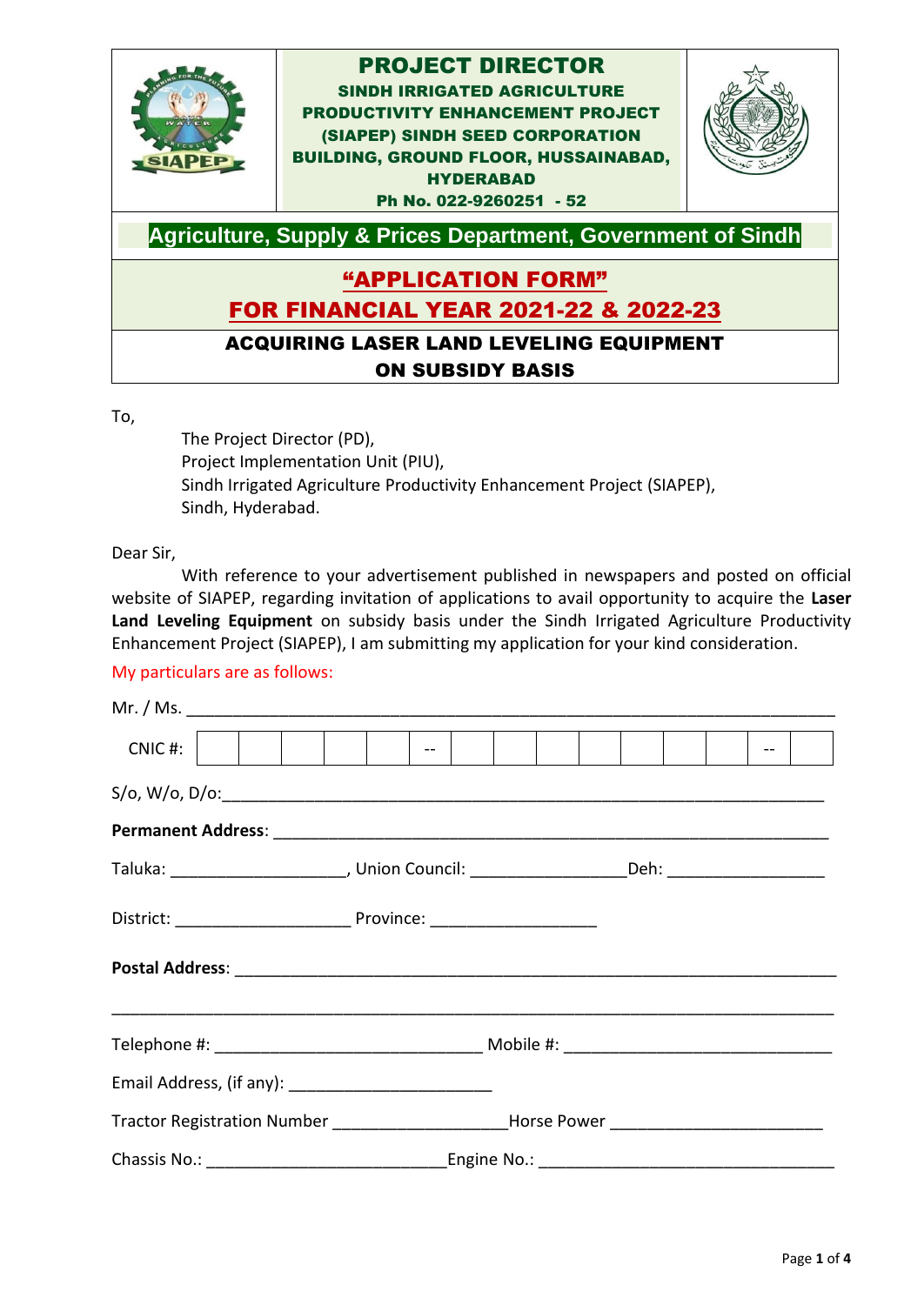### **Terms and conditions for acquiring the subsidy-based Laser Land Leveling Equipment:**

- **i.** I am the resident of Sindh Province and possess valid CNIC of Sindh province.
- **ii.** I own a tractor (not less than / in the range of 55-65 HP) compatible to the Laser Land Leveling Equipment and the documents are duly registered & verified from the Excise and Taxation Department, Government of Sindh. The original tractor documents shall be provided if required by SIAPEP.
- **iii.** I have never availed such equipment under any scheme of Government of Sindh / Federal or World Bank.
- **iv.** I shall acquire the Laser Land Leveling Equipment from one of the Supplier Firm, listed for this purpose by Project Director – Project Implementation Unit (PD-PIU), Sindh Irrigated Agriculture Productivity Enhancement Project (SIAPEP).
- **v.** If, I would not be able to book / purchase Laser Unit with any selected Supplier Firm within thirty (30) days of time frame after the balloting, the PD PIU SIAPEP keep the right to award next applicant in waiting list chosen by balloting.
- **vi.** I shall abide to follow the payment procedure and pay the due share within the specified period in favor of chosen supplier firm.
- **vii.** I ensure to carry out land leveling of my own land, would provide such services on rent to other farmers and use the Laser Unit solely for agricultural purpose.
- **viii.** I shall keep the record of Laser usage and would provide details to PD-PIU-SIAPEP or concerned offices (Directorate SIAPPE Upper & Lower, OFWM / SIAPEP District / Field Team & Project Consultants) as and when required.
- **ix.** I will never sale, transfer or hand over possession of the Laser Equipment at least before two (02) years of use to any person / party.
- **x.** I would bear full operational and maintenance cost of Laser Equipment.

I ensure to arrange one operator for the Laser Unit to be trained in operation, trouble shooting, repair and maintenance and farm layout planning from the specified institutes by the recommendation of Project Director, SIAPEP.

- **xi.** I undertake that if my application is rejected during scrutiny, then I would abide by the Scrutiny / Allotment Committee decision and would not challenge in any court of law.
- **xii.** I undertake that I will be bound and will never violate the terms and conditions for acquiring subsidized Laser Land Leveling Equipment through project scheme, if so, I will be liable for consequences.

The following required documents are attached with application form:

| $S.$ # | <b>Required Documents</b>                                          | <b>Yes</b> | <b>No</b> |
|--------|--------------------------------------------------------------------|------------|-----------|
|        | Duly Verified & Photocopy of Registration document of Tractor (not |            |           |
| 01     | less than 55-65 HP) from the Excise and Taxation Department,       |            |           |
|        | Government of Sindh and duly attested from Grade 17 Officer.       |            |           |
| 02     | Attested Photocopy of valid Computerized National Identity Card    |            |           |
|        | (CNIC) of Sindh province                                           |            |           |

I have carefully read, understood the above terms and conditions to acquire the subsidized Laser Land Leveling Equipment, provided all necessary information, ensure agreement and signed by me. You are requested to kindly consider my application and please provide me such facility as Laser Unit is awarded. With Best Regards,

Dated: \_\_\_\_\_\_\_\_\_\_\_\_\_\_\_\_\_ Name \_\_\_\_\_\_\_\_\_\_\_\_\_\_\_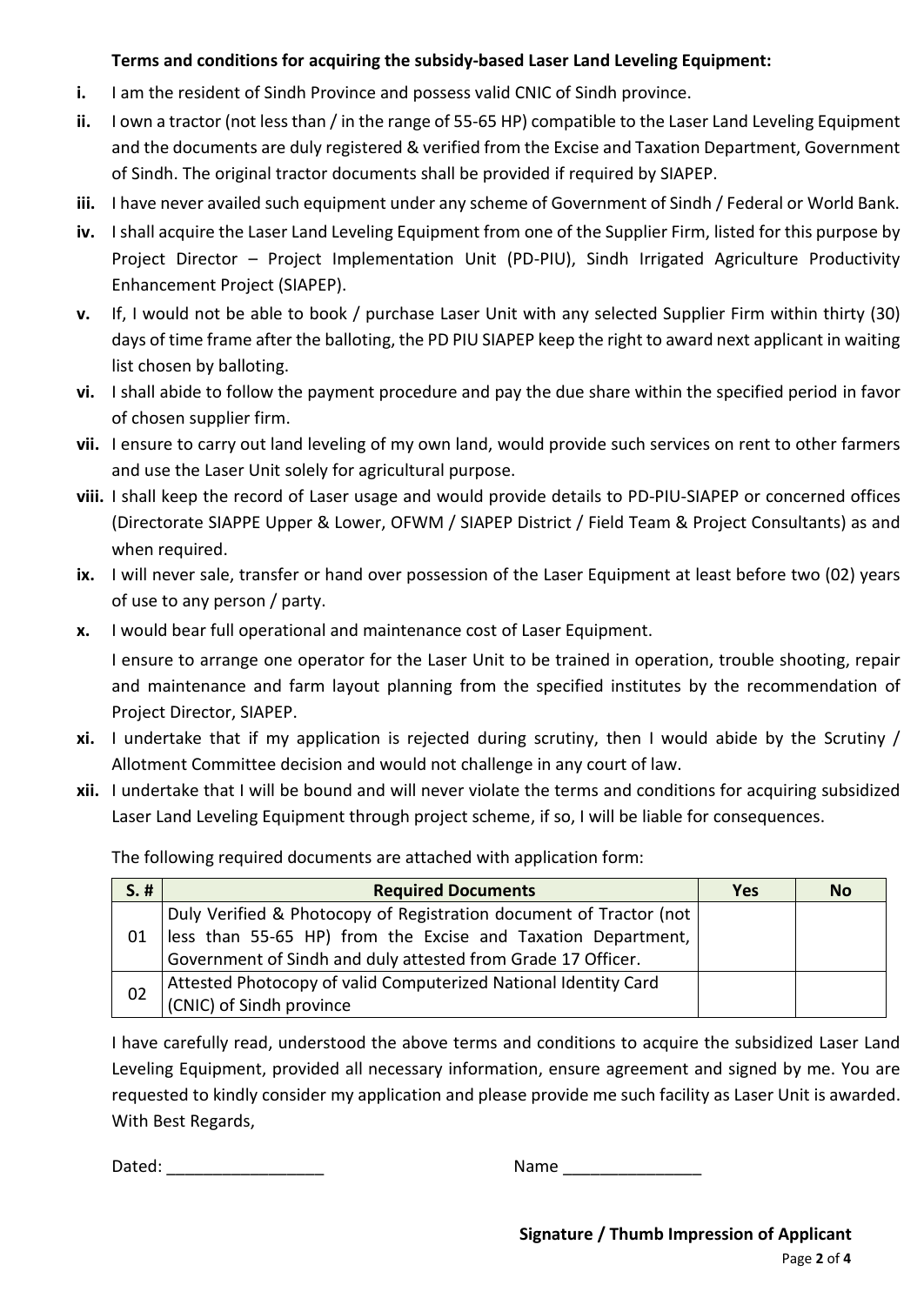## **Important Instructions:**

- Application forms for acquiring subsidy-based Laser Land Leveling Equipment are available with free of cost at all SIAPEP / On Farm Water Management (OFWM) Project Directorate, Upper & Lower Directorates and District Offices. Photocopy of the application forms are also acceptable. Application forms may be downloaded from the official website: www.siapep.org
- One-time applications are invited to provide Laser Land Leveling Equipment units for the total yearly target to support the farmers / service providers.
- The Committee constituted by the Project will scrutinize all received applications from farmers / service providers on the basis of set out criteria. The list of eligible applicants will be put on display outside the office of the Project Director SIAPEP, Hussainabad, Hyderabad, and also will upload on the official website.
- The balloting of eligible applicants (where necessary) based on the district quota, will be initiated. The eligible applicants may participate in the balloting process for their observation. The successful / waiting list will be uploaded on Project's website. Also, allotment letter will be dispatched to the successful applicants within ten (10) working days of the draw.
- The Grower / Service provider will negotiate the price, delivery time and book their equipment with the chosen enlisted firm and will submit the original demand draft in favor of chosen firm in the office of Project Directorate SIAPEP within one month of award for supply of booked equipment.
- The delivery of the unit will be made to the beneficiaries at the Project specified venue.
- In case of violation of any term and condition by the beneficiary at any stage, Project Director-Project Implementation Unit (PD-PIU) will take action against the beneficiary, which may include cancellation of Laser Unit allotment and / or appropriate action as per government rules / policies.